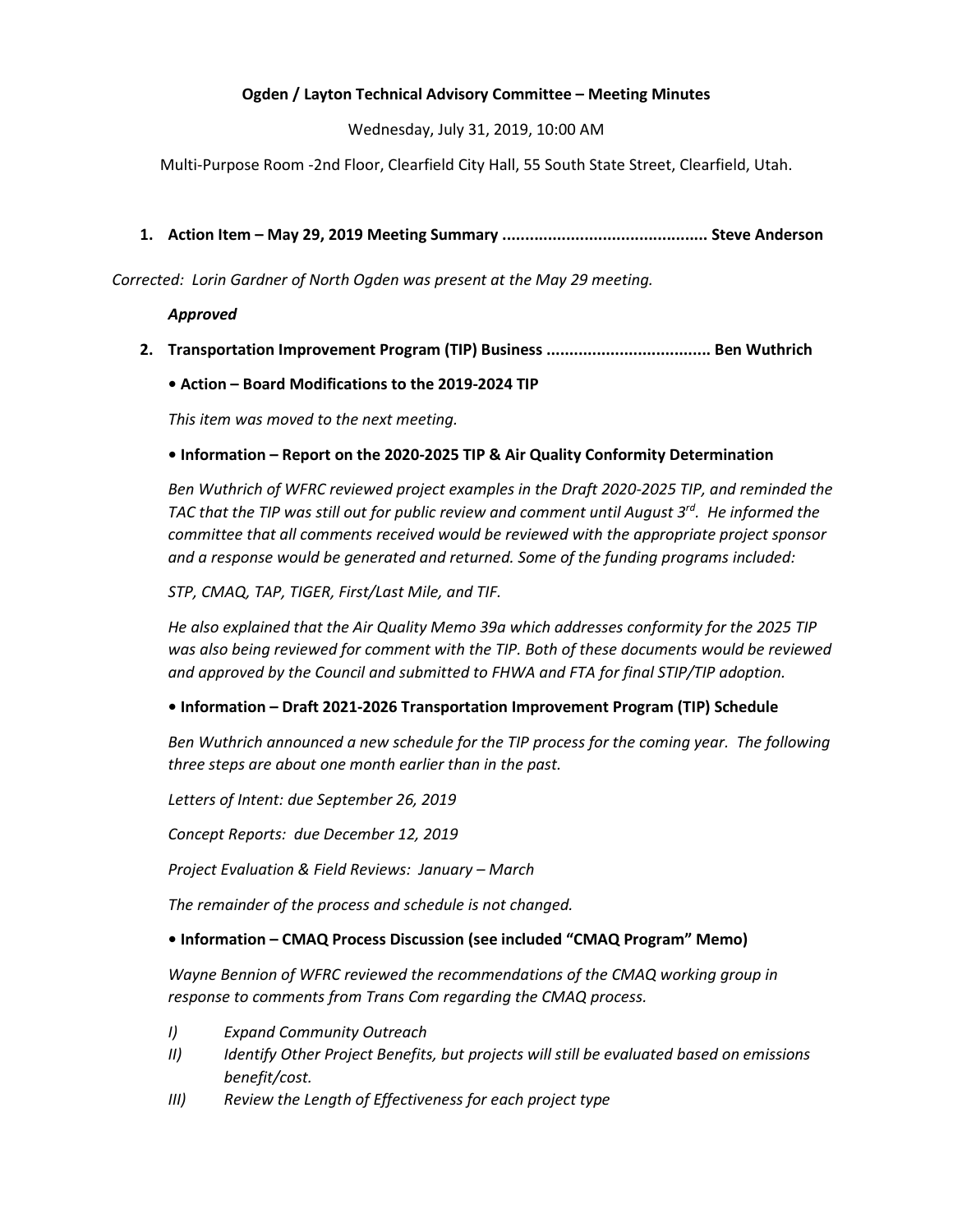Kip Billings of WFRC then reviewed the suggested number of years for each type of project in the CMAQ Emissions Analysis workbook. More flexibility was included in the suggested duration for the effectiveness of the various CMAQ projects. It was suggested that transit bus effective life be reduced to 12 years, and that the vehicle life for incident management should be 10 years.

3. Project Presentation – Plain City ........................................................................... Dan Schuler

Plain City will report at another time.

4. Data Resources for Coordinating Housing & Transportation (SB34) ................. Nicole Proulx

LaNiece Davenport of WFRC introduced this topic with a report about SB34 – Housing and Transportation legislation. SB34 includes new requirements linking transportation planning and housing needs. WFRC has developed a "Story Map" interactive tool to address this need.

Nicole Proulx of WFRC then presented the WFRC Story Map tool. Without a plan to link transportation and housing needs, a project within the jurisdiction will not receive access to Transportation Investment Fund (TIF) funds. The online tool is a user friendly device to address the following requirements of SB34.

- Consider RTP in housing plan
- Emphasis on housing proximate to major transportation corridors
- Address employment opportunities and access to opportunities
- Coordinated with population and employment projections

Data used in the tool is from the WFRC travel demand model which is based on state (GOMB) projections for employment and population.

The tool can be found at http:\data.wfrc.org or,

on the WFRC website at wfrc.org under Maps & Data.

5. Functional Classification Process Review .......................................................... Wayne Bennion

Wayne Bennion reminded the Committee to verify that the roads involved on any projects they would propose for the next TIP cycle are included on the FAE system. If the project involves adding travel lanes to a roadway or is a major transit investment, then it must be identified in Phase One of the RTP.

6. Other Business ................................................................................................ Steve Anderson

None.

Thanks to UTA for refreshments Next Meeting of Trans Com TAC – October 16, 2019 - Refreshments – Pleasant View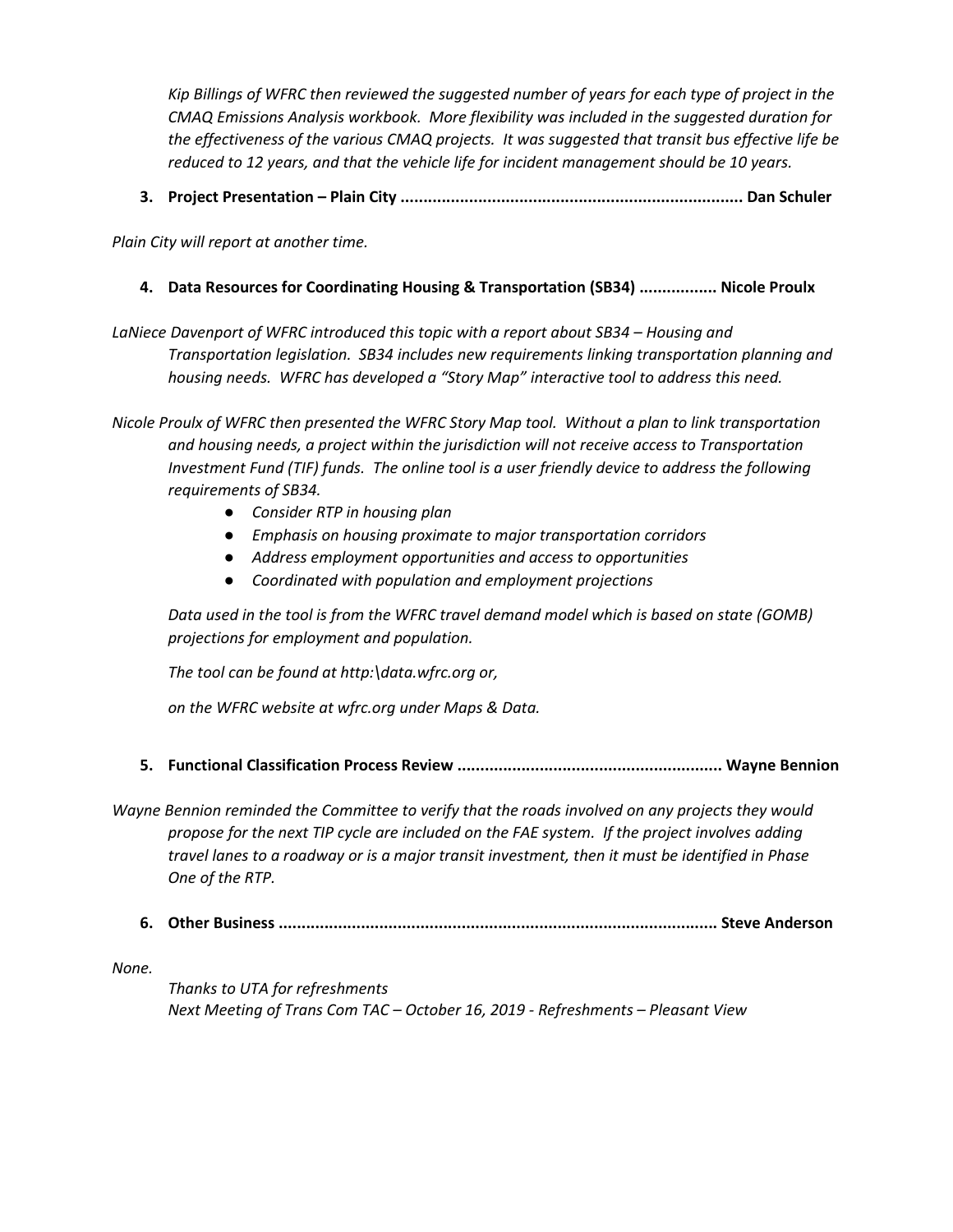# Attendance Roll

# Ogden – Layton Technical Advisory Committee

Date July 31, 2019 \_\_

Please check your name or add it to the list below and update your contact information if needed.

| ν | <b>Name</b>             | Organization              | Phone        | E-mail                        |
|---|-------------------------|---------------------------|--------------|-------------------------------|
|   | Adamson, Dave           | <b>UDOT</b>               | 801.781.0545 | deadamson@utah.gov            |
|   | Adamson, Dave           | <b>UDOT</b>               | 801.781.0545 | deadamson@utah.gov            |
|   | Allen, Jason            | PEC                       | 801.641.3403 | jallen@pec.us.com             |
|   | Allen, Tracy            | <b>JUB</b> (Hooper City)  | 801.547.0393 | tla@jub.com                   |
|   | Anderson, Cheryl        | <b>UTA Rideshare</b>      | 801.287.2062 | canderson@rideuta.com         |
|   | Anderson, Jared         | <b>Weber County</b>       |              |                               |
|   | Anderson, Jon           | South Ogden City          | 801.622.2903 | jandersen@southogdencity.com  |
|   | Anderson, Justin        | Ogden City                | 801.629.8982 | janderson@ogdencity.com       |
| X | Anderson, Scott         | <b>Woods Cross City</b>   | 801.292.4421 | sanderson@woodscross.com      |
|   | Anderson, Steve         | West Haven City           | 801.430.3996 | steve@westhavencity.com       |
|   | Asay, Dave              | <b>Front Line Public</b>  | 801.712.3030 | dave@frontlinepi.com          |
|   | Ayala, Dean             | Jones & Associates        | 801.476.9767 | dean@jonescivil.com           |
|   | <b>Baird, Mark</b>      | <b>Clearfiled City</b>    | 801.525.4418 | Mark.baird@clearfieldcity.org |
|   | <b>Barnhill, Robert</b> | Perry                     | 435.723.6464 | Robert.barnhill@perrycity.org |
|   | <b>Barrow, Glenn</b>    | <b>Hooper City</b>        | 801.732.1064 | hoopercity@hotmail.com        |
|   | Bartholomew,            | <b>UTA</b>                | 801.237.1953 | tbartholomew@rideuta.com      |
|   | Bean, Amy               | Layton City               | 801.336.3700 | abean@laytoncity.org          |
|   | Beecher, Dave           | UTA                       | 801.237.1906 | dbeecher@rideuta.com          |
|   | Belnap, Josh            | Kaysville                 | 801.497.7100 | jbelnap@kaysvillecity.com     |
| X | Bennion, Wayne          | <b>WFRC</b>               | 801.773.5559 | wbennion@wfrc.org             |
| X | Billings, Kip           | <b>WFRC</b>               | 801.773.5559 | kbillings@wfrc.org            |
|   | Bingham, Elden          | <b>UDOT</b>               | 801.870.4024 | eldenbingham@utah.gov         |
|   | Bjerrequard, John       | <b>Rov City</b>           | 801.775.9191 | wcjcb@comcast.net             |
|   | Bloemen, Brian          | <b>Syracuse City</b>      | 801.619.9630 | bbloemen@syracuseut.com       |
| X | Boshell, Chad           | <b>Farmington City</b>    | 801.939.9287 | cboshell@farmington.utah.gov  |
|   | <b>Bradley, Mark</b>    | <b>Brigham City</b>       | 435.734.6616 | mbradley@bcutah.org           |
|   | Burr, Lisa              | <b>UDAQ</b>               | 801.536.4019 | lburr@utah.gov                |
|   | <b>Burton, Barry</b>    | Davis County              | 801.451.3279 | barry@daviscountyutah.gov     |
|   | Bush, Kent              | Clearfield City           | 801.825.1490 | Kbush7@live.com               |
|   | Call, Jon               | North Ogden City          | 801.675.6455 | jcall@noogden.org             |
|   | Call, Steve             | <b>FHWA</b>               | 801.955.3513 | Steve.call@dot.gov            |
|   | Campbell, Kevin         | Centerville City/ESI      | 801.263.1752 | kevin.campbell@esieng.com     |
|   | Cardon, Bruce           | <b>UTA</b>                | 801.287.1234 | bcardon@rideuta.com           |
| Χ | Cheney, Lloyd           | <b>Bountiful City</b>     | 801.298.6125 | lcheney@bountifulutah.org     |
|   | Chestnut, Chris         | UTA                       | 801.243.9087 | cchesnut@rideuta.com          |
|   | Child, Mike             | Clinton                   | 801.941.9131 | mchild@clintoncity.com        |
|   | Christensen,            | <b>Weber County</b>       | 801.399.8374 | cchriste@co.weber.ut.us       |
|   | Christensen, Todd       | <b>Bountiful City</b>     | 801.298.6125 |                               |
|   | Clark, Kim              | <b>Travelwise</b>         | 801.860.7354 | kim@v-i-a-consulting.com      |
|   | Cobabe, Bill            | <b>Pleasant View City</b> | 801.827.0468 | bcobabe@pleasantviewcity.com  |
|   | Cutler, Gordon          | <b>Uintah City</b>        | 801.476.0356 | 2940799@comcast.net           |
|   | Cypers, Amber           | Lochner                   | 801.415.5800 | acypers@hwlochner.com         |
|   | Dabb, Kim               | Clearfield                | 801.525.4401 | Kim.Dabb@clearfieldcity.org   |
| X | Davenport,              | <b>WFRC</b>               | 801.363.4250 | ldavenport@wfrc.org           |
|   | Davis, Boyd             | West Point                | 801.776.0970 | bdavis@westpointcity.org      |
|   | Davison, Matthew        | Civil Science             | 801.768.7200 | mdavison@civilscience.com     |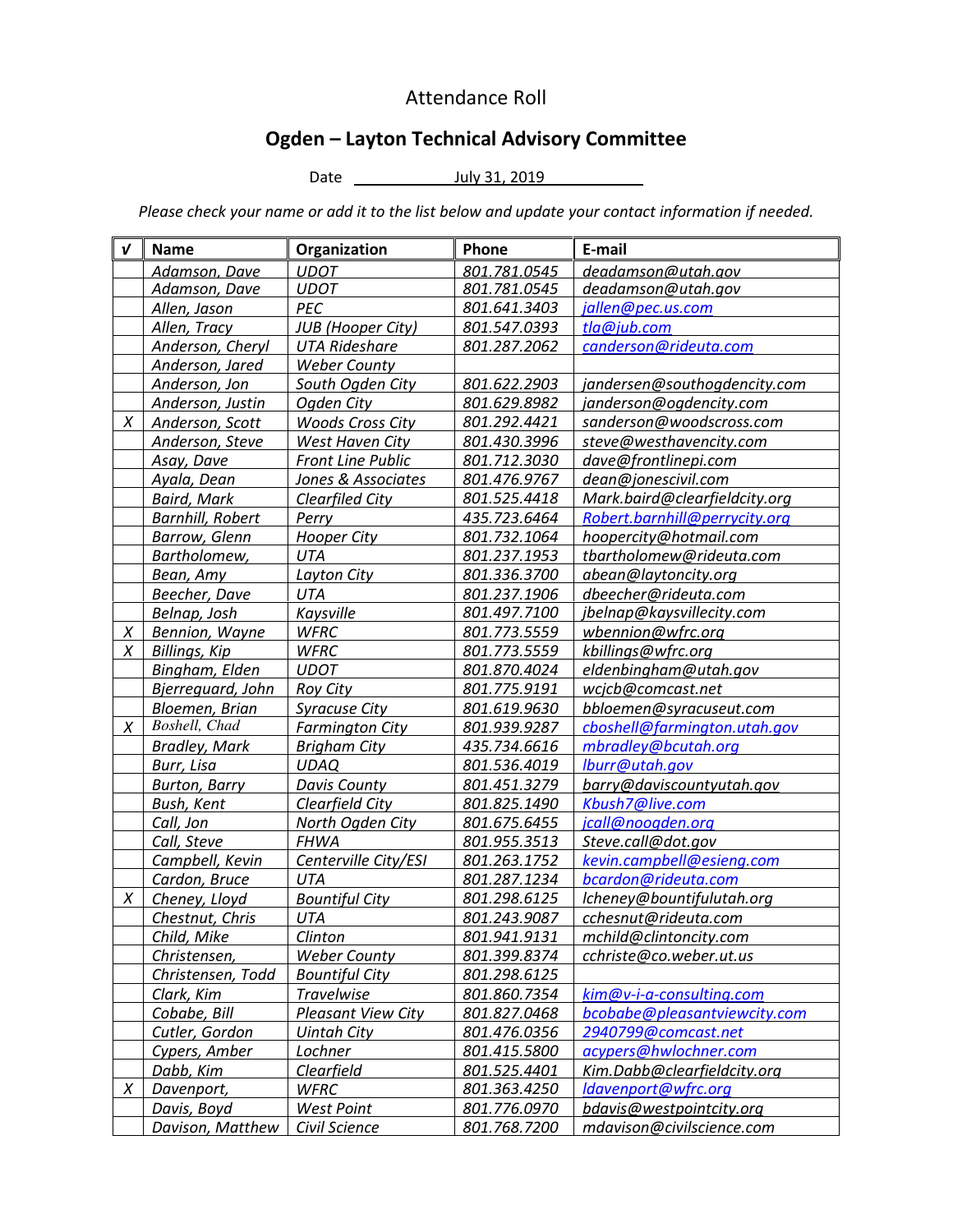|   | Dean, Bart       | UTA - Mt. Ogden            | 801.510.1557 | bdean@rideuta.com                |
|---|------------------|----------------------------|--------------|----------------------------------|
|   | Dixon, Matt      | South Ogden City           | 801.622.2702 | mdixon@southogdencity.com        |
|   | Douglas, Shawn   | <b>Riverdale City</b>      | 801.394.5541 | sdouglas@riverdale.state.ut.us   |
|   | Edwards, Barry   | North Salt Lake city       | 801.335.8707 | barrye@nslcity,org               |
|   | Edwards, Bren    | Plain City                 | 801.309.5206 | Brene@plaincityutah.org          |
|   | Ehrlich, Coutney | <b>UDAQ</b>                | 801.536.4430 | cehrlich@utah.gov                |
| X | Gardner, Lorin   | N. Ogden/Pleasant          | 801.940.4317 | lgarner@nogden.org               |
|   | Gillies, Daniel  | Ogden City                 | 801-629-8991 | danielgillies@ci.ogden.ut.us     |
|   | Gooch, Cindy     | <b>JUB Engineers</b>       | 801.643.1761 | cgooch@jub.com                   |
|   | Green, Brandon   | <b>Fruit Heights City</b>  | 801.546.0861 | bgreen@fruitheightscity.com      |
|   | Green, Kerry     | <b>Hooper City</b>         | 801.941.0571 | Kerry@HooperCity.com             |
|   | Griffin, Kevin   | <b>UDOT Region 1</b>       | 801.620.1683 | kgriffin@utah.gov                |
|   | Hacker, Ned      | <b>WFRC</b>                | 801.363.4250 | nhacker@wfrc.org                 |
|   | Hancock, Jared   | <b>Hooper City</b>         | 801.732.1064 | hoopercity@gmail.com             |
|   | Harris, Rex      | <b>UDOT R1</b>             | 801.791.3926 | rexharris@utah.gov               |
| X | Harris, Steve    | <b>Washington Terrace</b>  | 801.395.8289 | steveh@washingtonterracecity.org |
|   | Haskell, Alma    | <b>UTA</b>                 | 801.741.8813 | ahaskell@rideuta.com             |
| X | Heiner, Samuel   | Jones & Associates         | 801.476.9767 | Samuel@jonescivil.com            |
|   | Hess, Scott      | <b>WFRC</b>                | 801.363.4250 | shess@wfrc.org                   |
|   | Hodge, Scott     | Clearfield                 | 801.525.4430 | shodge@clearfieldcity.com        |
|   | Humphreys, Brad  | <b>UDOT</b>                | 801.620.1605 | bhumphreys@utah.gov              |
|   | Jackson, Stephen | Layton City                | 801.336.3700 | sjackson@laytoncity.org          |
|   | Jacobsen, Carrie | <b>UDOT R1</b>             | 801.620.1673 | cjacobson@utah.gov               |
|   | Jefferies, Randy | <b>UDOT</b>                | 801.620.1690 | rjefferies@utah.gov              |
|   | Johnsom, Hal     | <b>UTA</b>                 | 801.237.1905 | hjohnson@rideuta.com             |
|   | Jones, Brandon   | Fruit Heights City/So.     | 801.476.9767 | brandonj@jonescivil.com          |
|   | Jones, Brett     | Perry City                 | 801.476.9767 | brettj@jonescivil.com            |
|   | Jones, Catherine | <b>UDOT</b>                | 801.887.3449 | catherinejones@utah.gov          |
|   | Jones, Laynee    | Lochner                    | 801.231.1160 | ljones@hwlochner.com             |
|   | LaBonty, G. J.   | UTA                        | 801.237.1979 | glbonty@rideuta.com              |
|   | Laing, Tyler     | <b>UDOT TOC</b>            | 801.910.2491 | tlaing@utah.gov                  |
|   | Larsen, Paul     | <b>Brigham City</b>        | 435.734.6603 | plarsen@brighamcity.utah.gov     |
|   | Larson, David    | South Weber                | 801.361.0637 | dlarson@southwebercity.com       |
|   | Lawrence, Bill   | <b>UDOT</b>                | 801.964.4468 | BillLawrence@utah.gov            |
|   | Laws, Kyle       | <b>West Point City</b>     | 801.776.0970 | klaws@westpointcity.utah.gov     |
|   | Leetham, Ken     | North Salt Lake City       | 801.335.8725 | kenl@nslcity.org                 |
|   | Leonard, Blaine  | <b>UDOT TOC</b>            | 801.887.3723 | BLeonard@utah.gov                |
|   | Leonard, Bruce   | <b>Brigham City</b>        | 435.734.6614 | bleonard@brighamcity.utah.gov    |
|   | Long, Tammy      | South Weber City           | 801.570.1368 | tlong@southwebercity.com         |
|   | Lund, Kellie     | <b>FHWA</b>                | 801.955.3522 | kelly.lund@dot.gov               |
|   | Lyons, Scott     | <b>Box Elder County</b>    | 435.734.3316 | slyons@boxeldercounty.org        |
|   | Macfarlane,      | Sunset City                | 801.589.3023 | Mayor@Sunset-ut.com              |
| X | Marchant, Marc   | Centerville                | 801.292.8232 | MMarchant@Centerville.ut.com     |
| Χ | Mathis, Michael  | <b>Syracuse City</b>       | 801.529.7004 | mmathis@syracuseut.com           |
|   | McFarland, Shane | <b>JUB Engineers</b>       | 801.837.8783 | smcfarland@jub.com               |
|   | McKean, Alan     | <b>Layton City</b>         | 801.336.3700 | amckean@laytoncity.org           |
| Χ | Monroe, Jason    | <b>Sunset City</b>         | 801.668.5312 | jmonroe@sunset.ut.com            |
|   | Montgomery,      | Ogden                      |              | gregmontgomery@ci.ogden.ut.us    |
|   | Morris, Bill     | Marriott-Slatersville      | 801.628.7213 | bill@mscity.org                  |
|   | Myers, Gary      | <b>Weber County</b>        | 801.399.8771 | gmyers@co.weber.ut.us            |
|   | Nilsen, Kris     | <b>Gardner Engineering</b> | 801.476.0202 | kris@gardnerengineering.com      |
|   |                  |                            |              |                                  |
|   | North, Tamara    | <b>CRS</b> Engineers       | 801.359.5565 | tnorth@crsengineers.com          |
|   | Noyes, Norm      | Sunset                     | 801.940.1201 | nnoyes@sunset.ut.com             |
|   | Oliver, Ross     | <b>Roy City</b>            | 801.774.1090 | roliver@roycity.org              |
|   | Ottoson, Paul    | North Salt Lake City       | 801.936.1122 | Paulo@nslcity.org                |